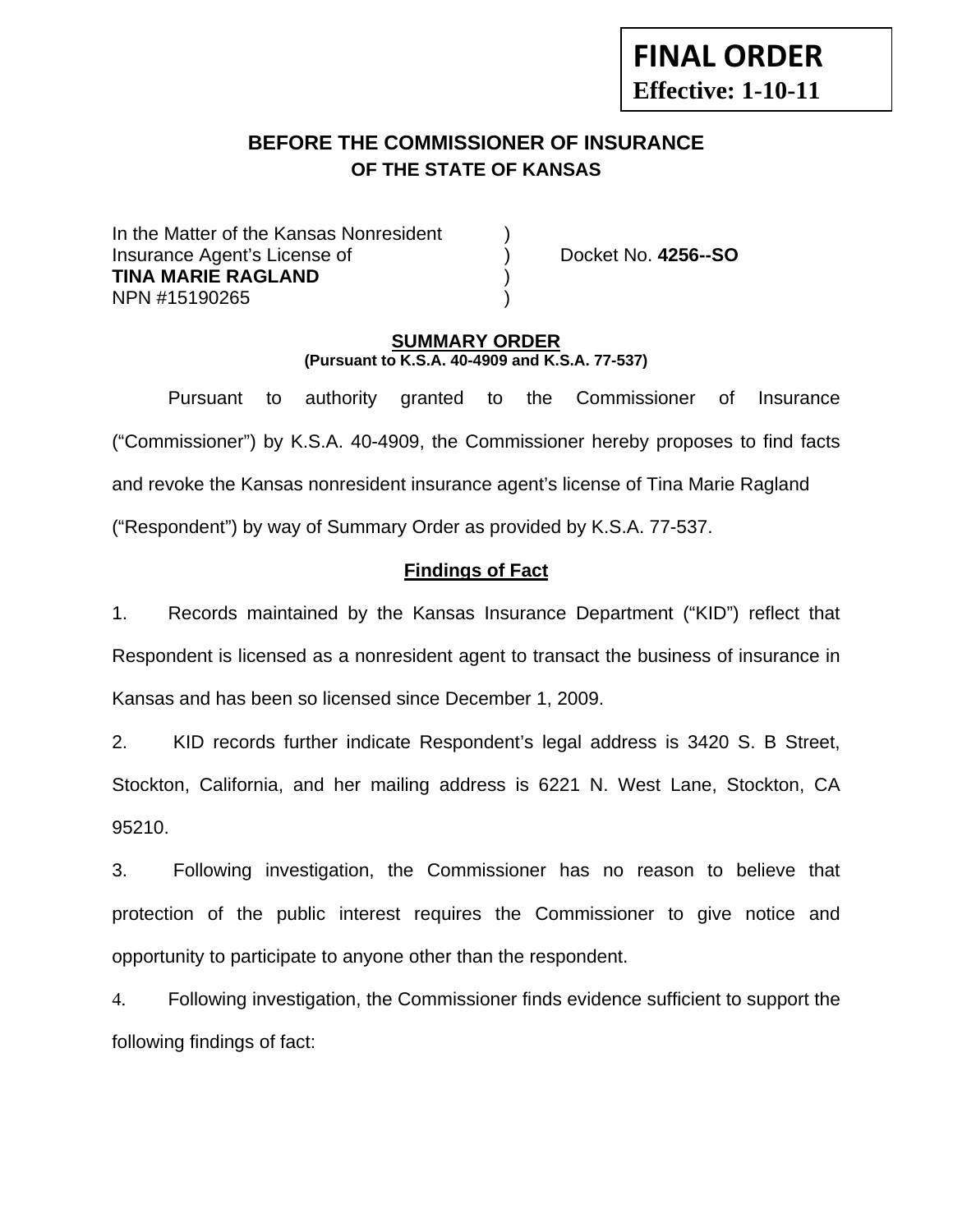5. Respondent was previously licensed as a nonresident insurance agent in the state of Washington, and that license was revoked effective October 11, 2010.

6. Respondent was previously licensed as a nonresident insurance agent in the state of South Dakota, and that license was revoked effective September 17, 2010.

7. Respondent was previously licensed as a nonresident insurance agent in the state of Virginia, and that license was revoked effective May 10, 2010

8. Respondent did not report these actions to the Kansas Insurance Department within 30 days as required by K.A.R. § 40-7-9(a) and has not reported them to date.

9. By letter of November 17, 2010, counsel for KID wrote to Respondent at her mailing address of record and invited Respondent to reply within 15 business days if she disputed the above.

10. To date, the letter has not been returned and Respondent has not replied, so the facts are deemed undisputed.

## **Applicable Law**

11. K.S.A. 40-4909(a) provides, in relevant part:

"The commissioner may deny, suspend, revoke or refuse renewal of any license issued under this act if the commissioner finds that the applicant or license holder has. . .

(2) Violated: (A) Any provision of chapter 40 of the Kansas Statutes Annotated, and amendments thereto, or any rule and regulation promulgated thereunder; . . . .

(9) Had an insurance agent license, or its equivalent, denied, suspended or revoked in any other state, district or territory." K.S.A. 40-4909(a).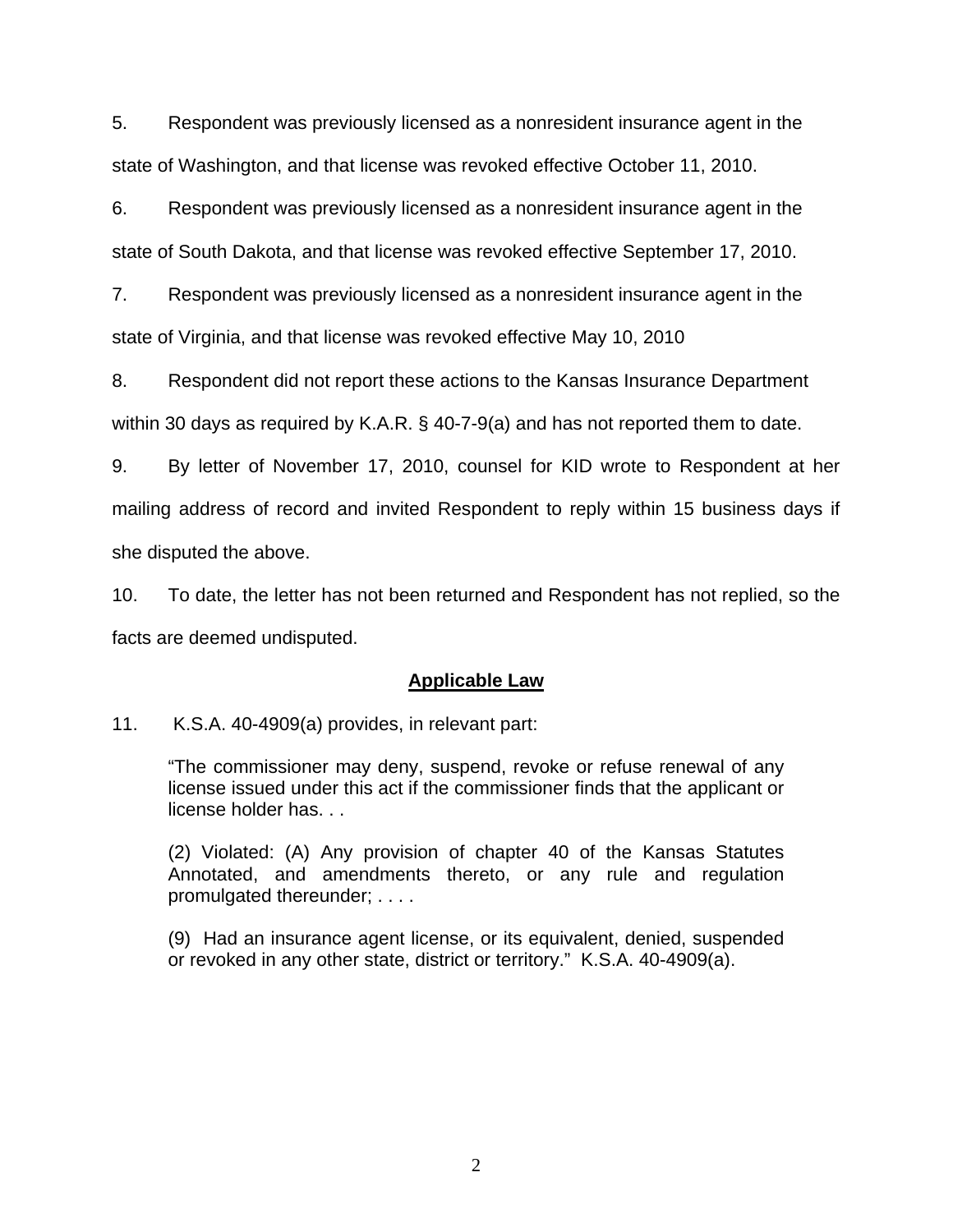12. K.A.R. §40-7-9(a) requires a licensed agent to report to the Commissioner within 30 days any disciplinary action against the agent's license by the insurance regulatory agency of another jurisdiction.

13. In addition, the Commissioner may revoke any license issued under the Insurance Agents Licensing Act if the Commissioner finds that the interests of the insurer or the insurable interests of the public are not properly served under such license. K.S.A. 40-4909(b).

#### **Conclusions of Law**

14. The Commissioner has jurisdiction over Respondent as well as the subject matter of this proceeding, and such proceeding is held in the public interest.

15. The Commissioner finds, based on the facts contained in paragraphs 5 through 7, that Respondent's license may be revoked pursuant to K.S.A. 40-4909(a)(9) because Respondent has had insurance agent's licenses revoked in another states.

16. The Commissioner finds, based on the facts contained in paragraphs 5 through 8, that Respondent's license may be revoked, pursuant to K.S.A. 40-4909(a)(2)(A) because Respondent has violated K.A.R. §40-7-9(a) by failing to report a disciplinary action to the Commissioner.

17. Based on the foregoing findings, the Commissioner concludes that sufficient grounds exist for the revocation of Respondent's insurance agent's license pursuant to K.S.A. 40-4909(a).

18. The Commissioner further concludes Respondent's license may be revoked pursuant to K.S.A. 40-4909(b) because such license is not properly serving the interests of the insurer and the insurable interests of the public.

3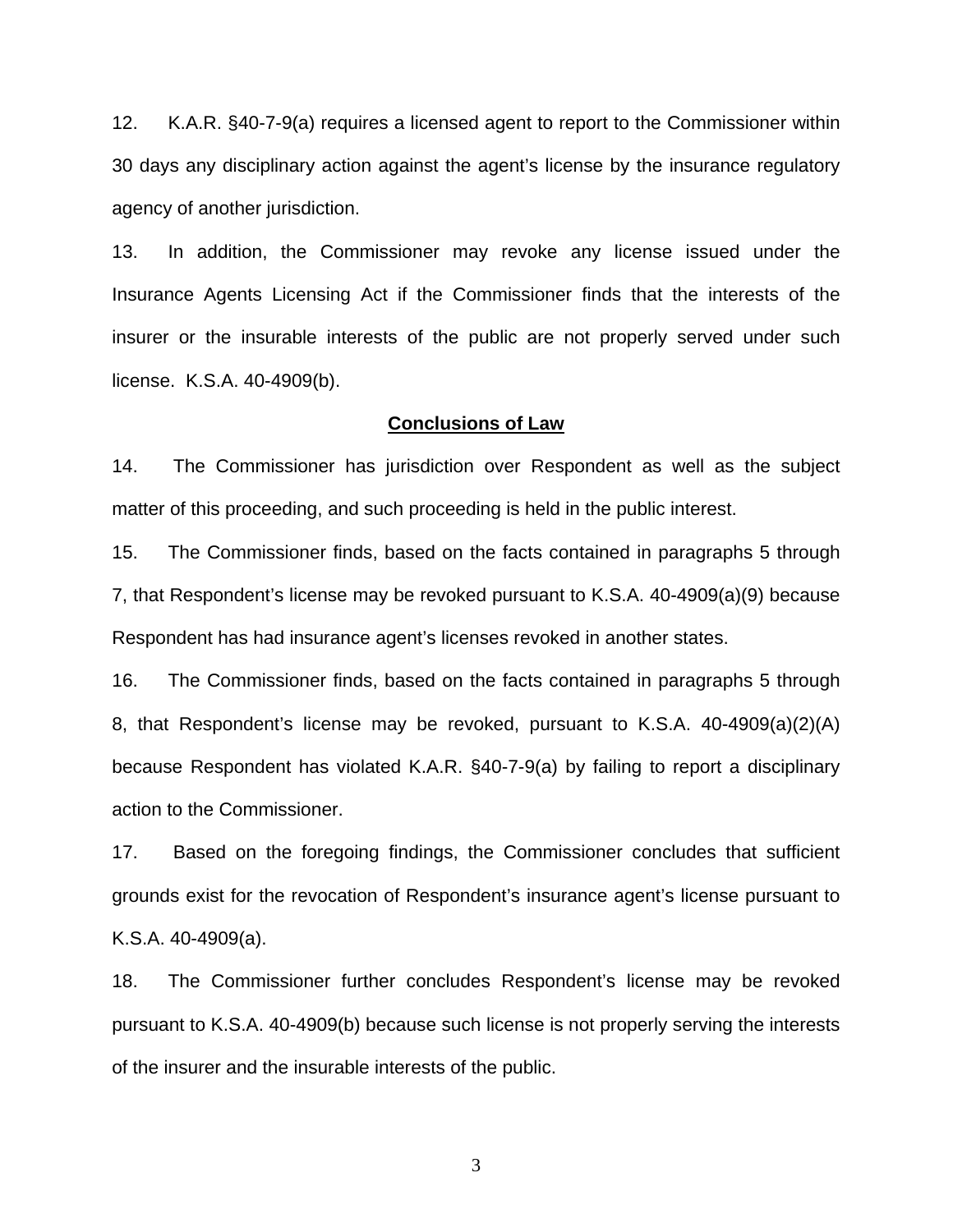19. Based on the facts and circumstances set forth herein, it appears that the use of summary proceedings in this matter is appropriate, in accordance with the provisions set forth in K.S.A. 77-537(a), in that the use of summary proceedings does not violate any provision of the law, the protection of the public interest does not require the KID to give notice and opportunity to participate to persons other than Respondent, and after investigation, KID believes in good faith that the allegations will be supported to the applicable standard of proof.

 **IT IS THEREFORE ORDERED BY THE COMMISSIONER OF INSURANCE THAT** the Kansas nonresident insurance agent's license of **TINA MARIE RAGLAND** is hereby **REVOKED. It is further ordered,** that **TINA MARIE RAGLAND** shall **CEASE and DESIST** from the sale, solicitation, or negotiation of insurance and/or receiving compensation deriving from the sale, solicitation, or negotiation of insurance conducted on and after the effective date of this order.

## **IT IS SO ORDERED THIS \_\_21st\_\_ DAY OF DECEMBER 2010, IN THE CITY OF TOPEKA, COUNTY OF SHAWNEE, STATE OF KANSAS.**



 \_/s/ Sandy Praeger\_\_\_\_\_\_\_\_\_\_\_\_\_\_\_\_ Sandy Praeger Commissioner of Insurance

/s/ John W. Campbell John W. Campbell General Counsel